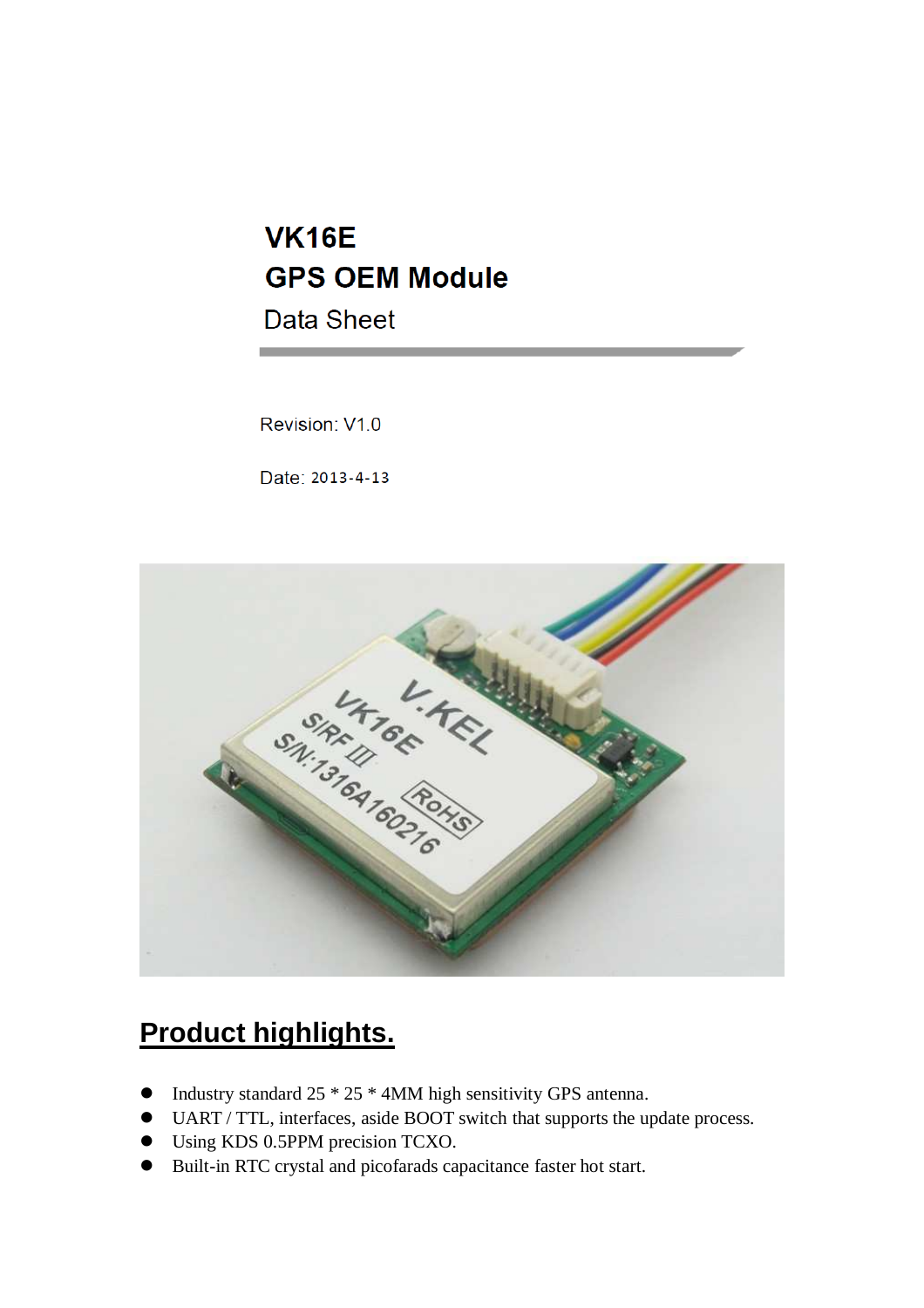- $\bullet$  built Flash, rich SIRF free program updates.
- **built-in LNA, low noise amplifier**

#### **Summary**

main chip: SiRF III chip C / A code, 1. 0 2 3 MH z stream receive frequency: L 1 [1 5 7 5. 4 2 MH z] Receive Channel: 2 0 CH

#### **positioning performance**

<10 m (independent positioning)  $<$ 5 m (WAAS) rate:  $< 0.1$  m / s direction: <0. 5 Degrees timing accuracy: 30 us the reference coordinate system: WGS - 84

maximum altitude: 50,000 m Maximum speed: 5 00 m / s acceleration: <4g

#### **Electrical performance:,other parameters**

tracking Sensitivity: - 159 d B m standard clock pulse:  $0.25$  H  $z \sim 1$  KH  $z$ acquisition sensitivity: - 153 d B m positioning update rate: 1 H z start time : 39 s [average] UART / TTL, port interface warm Start time: 3 7 s [average] hot start time: 1 s [average] data Rate: 9600bps (default) [optional: 1200,2400,4800, 19200, 38400, 57600, 115200, 230400, 460800,921600] output statements: NMEA 0183 V3.0 (GGA, GSA, GSV, RMC, VTG, GLL) protocol data, customizable combinations of output statements operating temperature:  $-40$  °C to  $+85$  °C Package size: 2 8. 0 \* 2 8. 0 \* 8.4 mm

#### **Electrical properties of the interface:**

Wide voltage range: Mains is  $+3.3$  V  $\sim +5$  V, power supply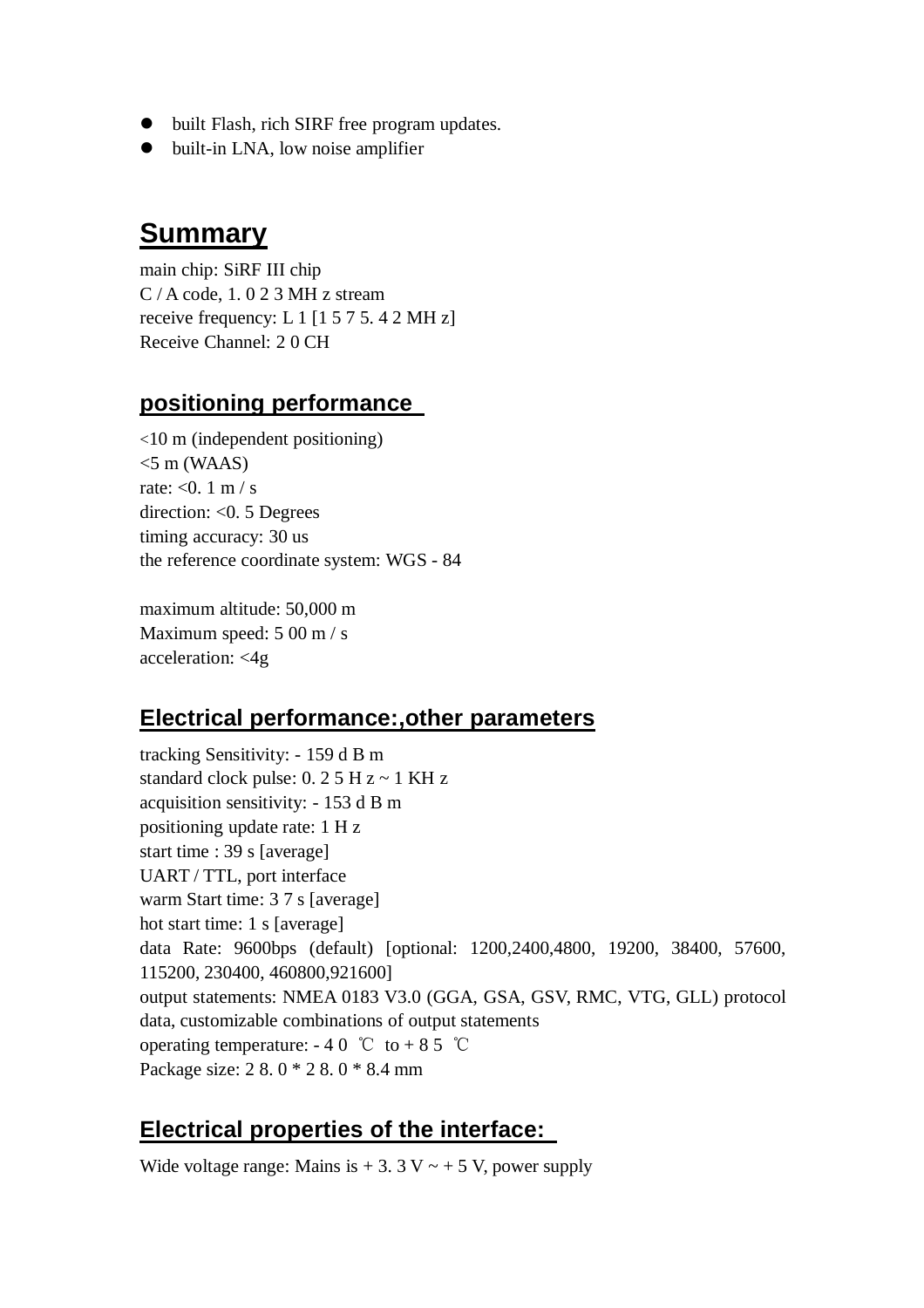built-in self-RT C 2 5 \* 2 5 \* 4 mm passive ceramic antenna

## **Outline Drawing (Unit: mm):**



| Serial number | name        | description              |
|---------------|-------------|--------------------------|
| A             | <b>PPS</b>  | Time Standard pulse      |
|               |             | output                   |
| B             | <b>VCC</b>  | System main power        |
|               |             | supply voltage is $+3.3$ |
|               |             | $V \sim +5$ V, Current   |
|               |             | consumption about        |
|               |             | 55mA                     |
| C             | <b>TXDA</b> | UART $/$ TTL Interface   |
| D             | <b>RXDA</b> | UART / TTL Interface     |
| E             | <b>GND</b>  | ground                   |
| F             | <b>BOOT</b> | BOOT switch,<br>the      |
|               |             | default floating         |

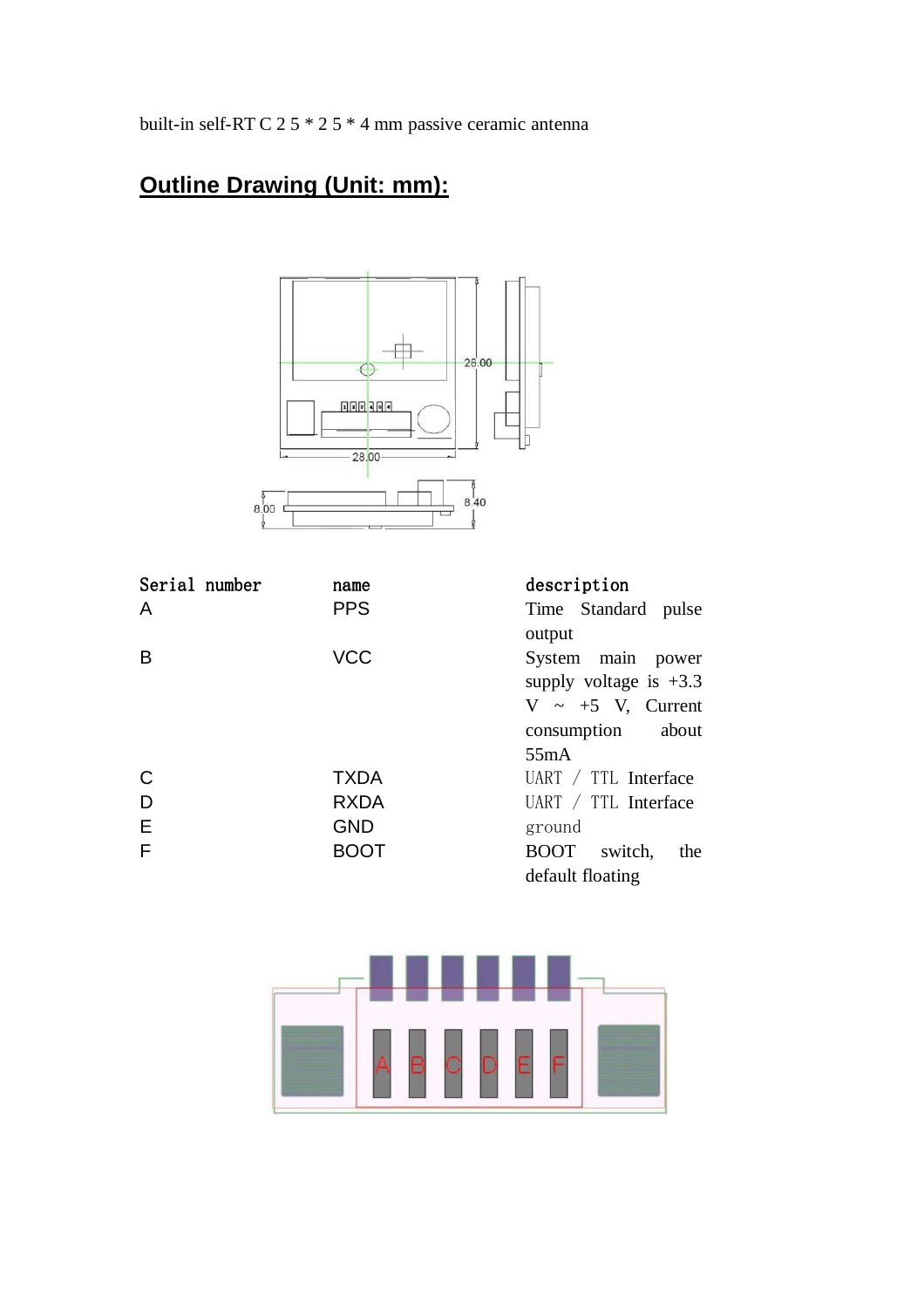## **Extreme operating conditions:**

| parameter     | m1n    | standard | max | unit         |
|---------------|--------|----------|-----|--------------|
| Power voltage | $-0.3$ | __       | 5   |              |
| Output        | $-0.3$ |          | 3.6 | V            |
| voltage       |        |          |     |              |
| Operating     | $-40$  | ____     | 85  | $^{\circ}$ C |
| temperature   |        |          |     |              |
| Store         | -55    |          | 100 | °C           |
| temperature   |        |          |     |              |

## **Normal operating conditions:**

| parameter           | m1n                                   | standard | max   | unit |
|---------------------|---------------------------------------|----------|-------|------|
| Power voltage       | 3.3                                   |          | h.    | V    |
| Operating           | $-40$                                 |          | $+85$ | ิ่∩° |
| temperature         |                                       |          |       |      |
|                     | Operating current (including antenna) | . ხხ     | 70    | mΑ   |
| about 10mA current) |                                       |          |       |      |

## **RTC Power qualified [RTC power supply module self, life**

#### **time of about 2.5Hour]**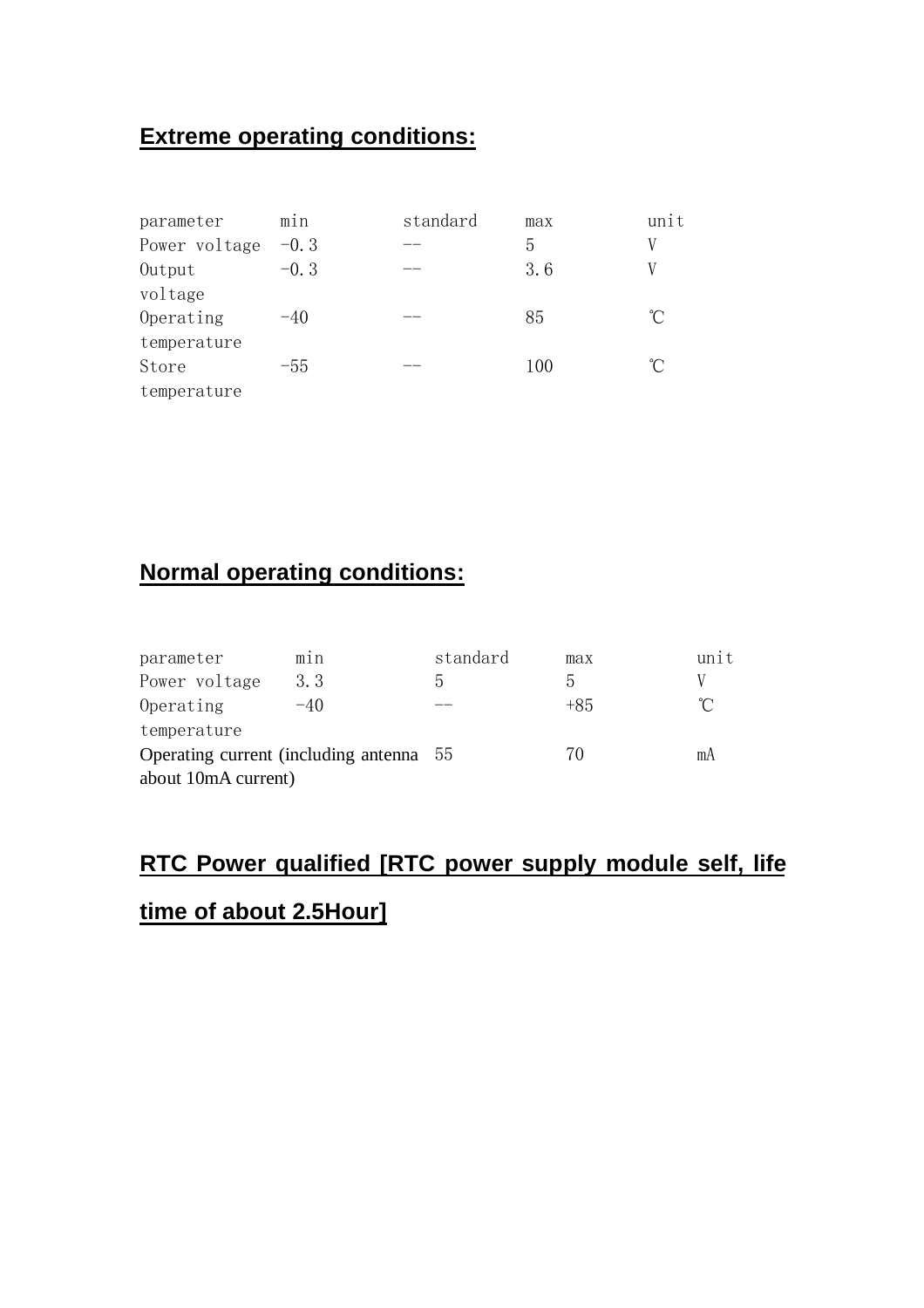| parameter        | min | standard | max | unit |
|------------------|-----|----------|-----|------|
| RTC<br>power 1.8 |     | 2.8      | 6   | V    |
| voltage          |     |          |     |      |
| Current          |     | 150      |     | uA   |
| consumption      |     |          |     |      |
| (work)           |     |          |     |      |
| Current          |     | 30       |     | uA   |
| consumption      |     |          |     |      |
| (sleep)          |     |          |     |      |

## **Digital Interface level condition:**

| Parameter         | m1n | standard | max     | unit |
|-------------------|-----|----------|---------|------|
| Input high        | 2.0 |          |         |      |
| Input low         |     |          | 08      |      |
| Output high $2.4$ |     |          |         |      |
| Output low        |     |          | $(1)$ 4 |      |

#### **Closing star performance**

| parameter           | m1n | standard | max | unit  |
|---------------------|-----|----------|-----|-------|
| Tracking            |     | $-159$   |     | dBm   |
| sensitivity         |     |          |     |       |
| Signal              | 43  | 45       | 47  | dB/Hz |
| strength $(SG: -1)$ |     |          |     |       |
| 25dBm)              |     |          |     |       |
| Cold start time     |     | 39       |     | S     |
| Warm<br>start       |     | 37       |     | S     |
| time                |     |          |     |       |
| hot start time      |     |          |     | S     |

#### **Product packaging**

- **•** Tray Dimensions: 40cm (length)  $\times$  23cm (width)  $\times$  2cm (height)
- $\bullet$  1 layer tray 50PCS